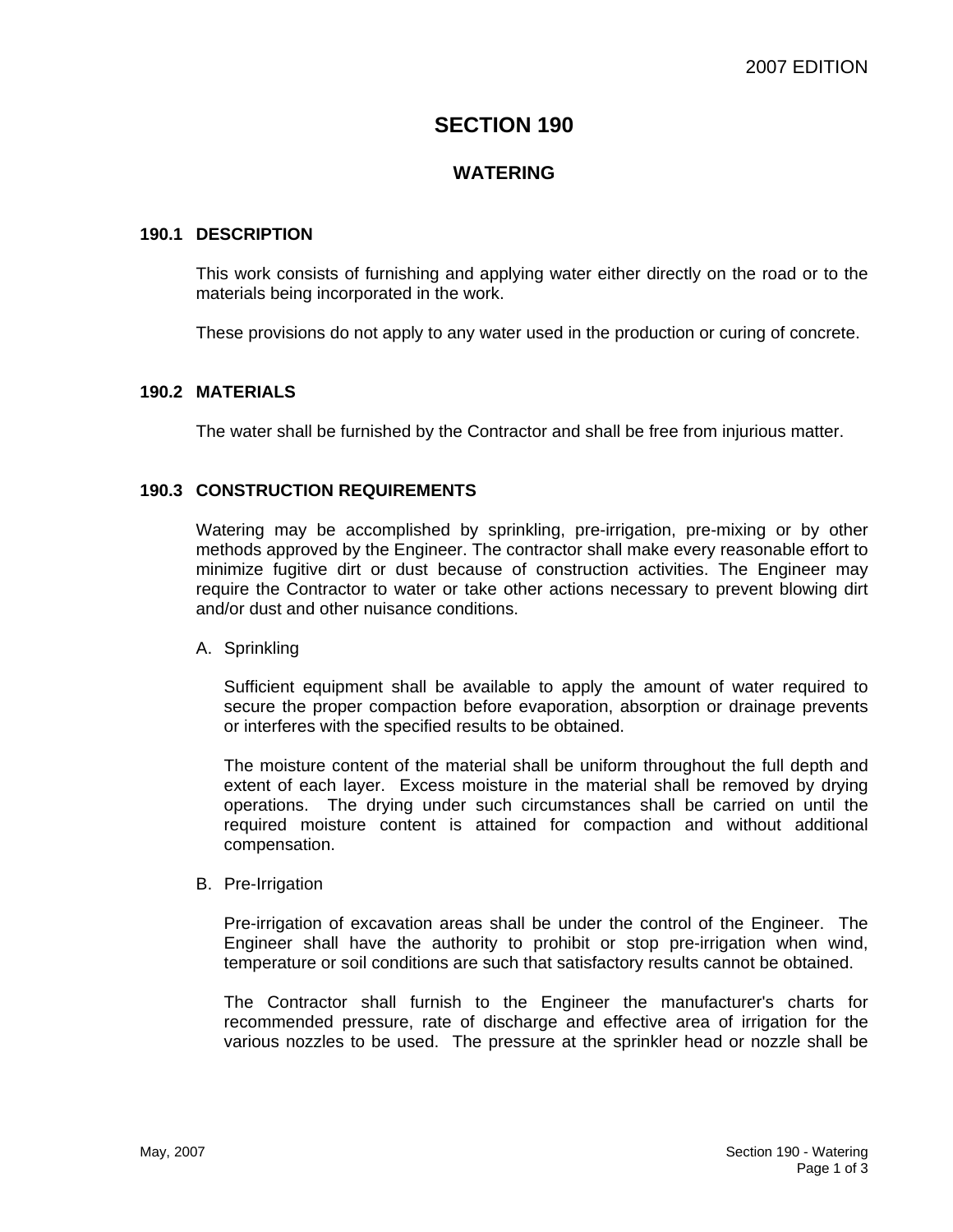adjusted to minimize atomization and subsequent evaporation. The recommendation of the manufacturer shall be followed. The use of pressure reducing valves may be required to maintain uniform nozzle pressure.

Prior to pre-irrigation, the Contractor shall drill test holes to the depth and spacing required over the area to be watered to determine the average natural moisture percentage present in the soil and the average optimum moisture requirement. Unless otherwise permitted, drill holes shall be at least 6 in. in diameter.

The Contractor shall furnish the Engineer, for review, a detailed layout showing the limits of excavation, sprinkler placement, depth of cut to be watered by each sprinkler and the anticipated length of operating time of each sprinkler.

This layout shall be drawn to scale using 1 in. equals one-half the diameter of nozzle coverage (in feet).

The natural vegetation on the area to be watered shall be left in place until all watering of the area has been completed. Vegetation on the watered areas shall be removed or the growth substantially halted within a reasonable time after watering. The Contractor shall perform necessary measures to keep future vegetation growth to a minimum.

Should soil or vegetation conditions warrant, the Engineer may require the Contractor to rip areas to be pre-irrigated. Such ripping shall be along the contour of the ground to a minimum depth of 2 feet.

Pre-irrigated areas shall not be excavated until a sufficient time has elapsed, normally about one day per foot of excavation depth, to allow the water to penetrate to the lower levels of the cut.

Prior to the start of grading operations, the Contractor shall drill test holes in the preirrigated areas to check the penetration of moisture.

C. Pre-Mixing

Water added to the material before delivery or placement on the roadbed shall be mixed uniformly into the material. The amount of water added shall be carefully controlled to conform to the requirements of the particular item of work.

#### D. Equipment Loading/Filling

Equipment filled from City water mains or other potable water systems shall be equipped with an air gap or backflow preventer to prevent backflow into the potable water system.

# **190.4 METHOD OF MEASUREMENT**